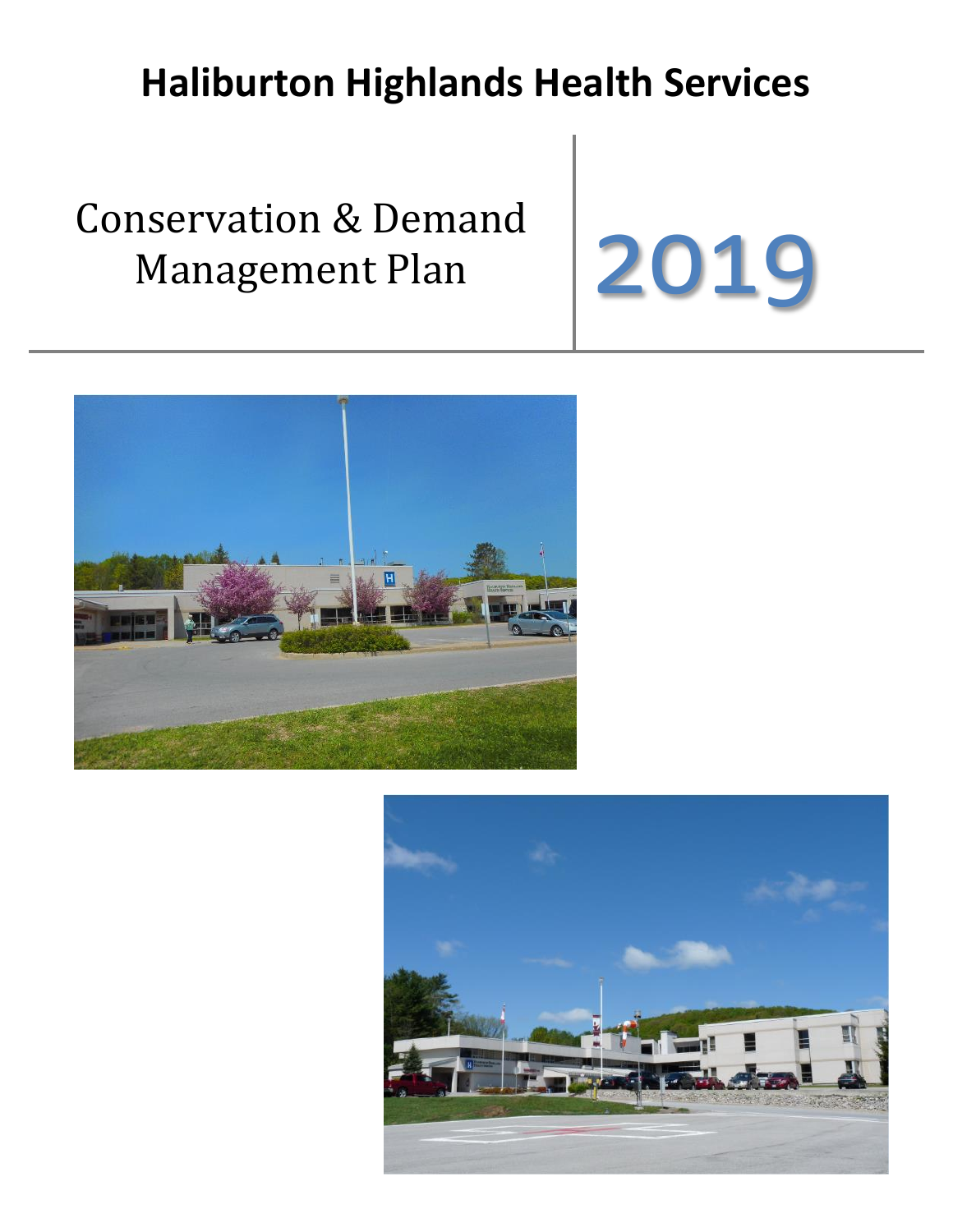

# **ABOUT HHHS**

Haliburton Highlands Health services (HHHS) has been an integral part of Haliburton County and surrounding communities for many decades, dating back to the opening of the original Red Cross Outpost in Wilberforce close to a century ago. Over the years our staff, physicians, Board of Directors, and many volunteers have developed deep relationships with the individuals we serve, their friends and families, and the community as a whole. As providers of high quality Hospital Care, Long-Term Care, and Community Programs for residents and visitors of the area, we take pride in the critical role we play – in partnership with many others – to help support this community to thrive. There are approximately 285 employees, 6 Full-time Equivalent Physicians with privileges and over 300 volunteers serving a community of approximately 17,000 people with a seasonal increase to approximately 48,000 people during the summer months.

HHHS is part of The Central East Local Health Integration Network (LHIN) 9. LHIN 9 includes the municipalities of Haliburton County, City of Kawartha Lakes, City of Peterborough and County, Northumberland County, Durham North East, Durham West and the City of Scarborough.

In 2018/19, there were 11,295 patient visits to Haliburton Emergency Department and 15, 470 patient visits to Minden Emergency Department. There are 30 residents for Highland Wood Long-Term Care Home (LTCH) at the Haliburton facility, and 62 residents for Hyland Crest LTCH at the Minden facility.

For further information, please visit the HHHS website at [www.hhhs.ca](http://www.hhhs.ca/)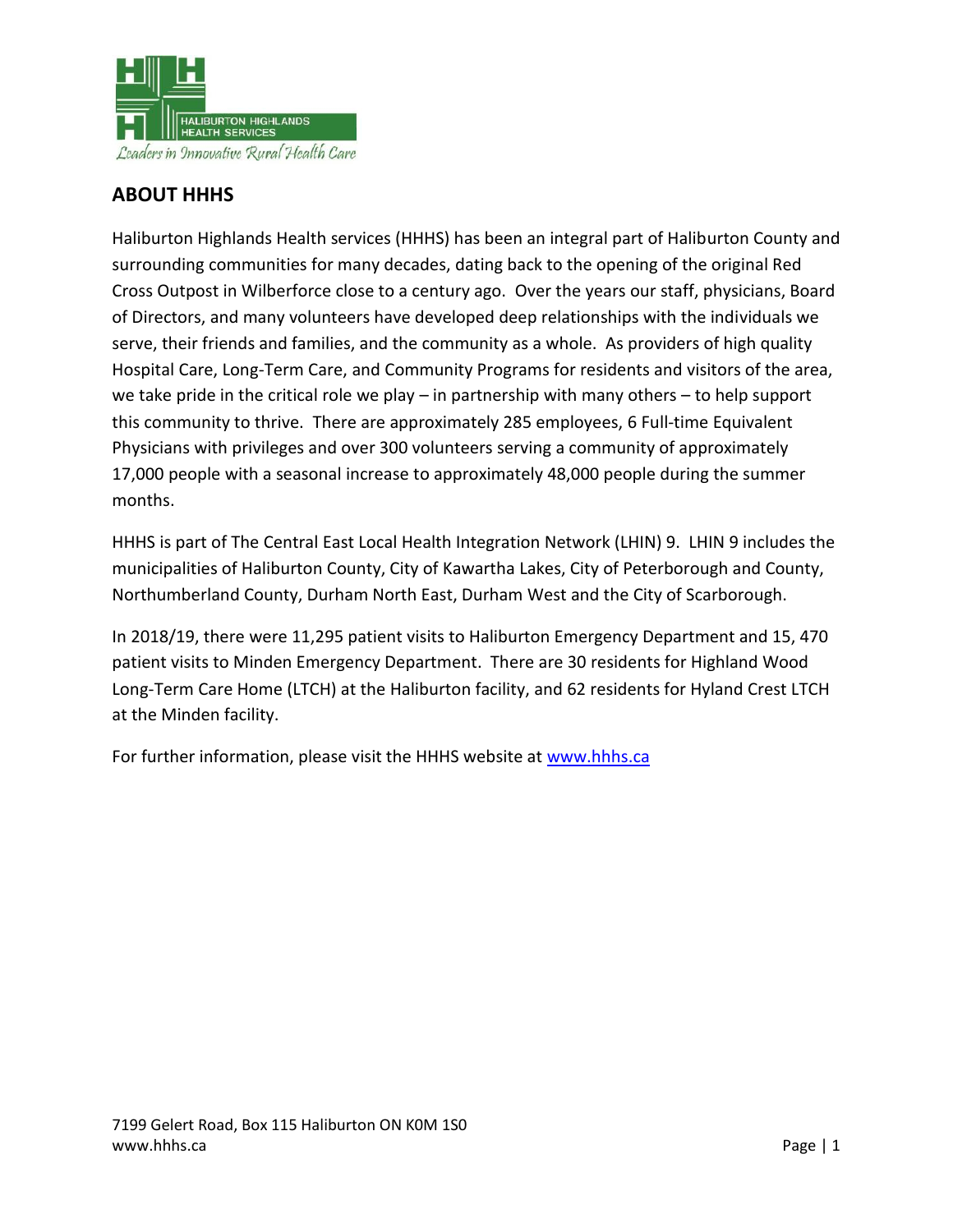

# **INTRODUCTION**

Ontario Regulation 397/11 requires all public agencies to prepare, publish, implement and make available to the public energy Conservation and Demand Management plans (CDM). On January 1, 2019, the Green Energy Act, 2009 was repealed, along with its regulations. Select conservation and energy efficiency initiatives including Broader Public Sector energy reporting were moved to the Electricity Act, 1998. Ontario Regulation 397/11 (Energy Conservation and Demand Management Plans) was replaced by O. Reg. 507/18 (Broader Public Sector Energy Reporting and Conservation and Demand Management Plans). No changes were made to the regulation when it was replaced.

HHHS CDM plan, in order to meet O. Reg. 507/18, will include:

- **Information on annual energy consumption during the last year where complete** information is available for a full year.
- **Information on renewable energy generation from solar array and geo-thermal heating and** cooling
- Goals and objectives for conserving and/or reducing energy consumption, and managing its demand for energy.
- **Confirmation that HHHS senior leadership has approved the Strategic Energy Conservation** and Demand Management Plan.

# **GOALS OF THE CONSERVATION AND DEMAND MANAGEMENT PLAN**

The overall goal and objective of HHHS CDM Plan is to:

- **Continue to support and work collaboratively with our leadership team to ensure we are** optimizing all resources available to us and maximizing opportunities to access additional resources as they become available
- Re-invest any available surpluses directly back to point of care and service
- Goal to reduce energy usage by 5% over the next 5 years, 2019 through 2024, through both behavioural and facility improvement initiatives.
- Key measures for improvement will be:
	- 1. Average KWh per day per facility
	- 2. Fuel Oil #2 Consumption in Liters per month
	- 3. Propane Consumption in Liters per month

HHHS CDM Plan has the support of the Senior Leadership Team.

7199 Gelert Road, Box 115 Haliburton ON K0M 1S0 [www.hhhs.ca](http://www.hhhs.ca/) Page | 2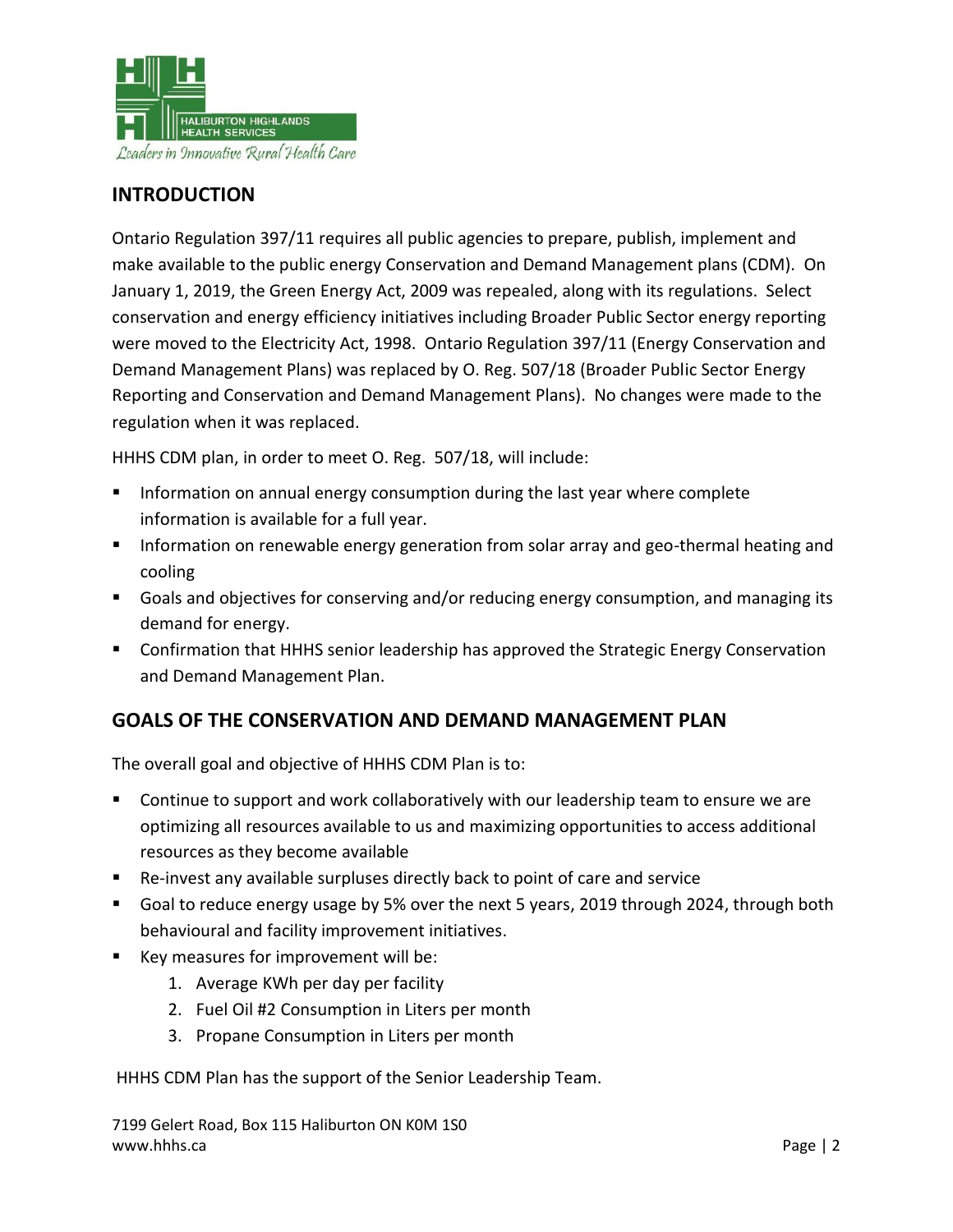

# **ENERGY CONSUMPTION FROM 2016 to 2018**

Table 1 - HHHS Haliburton 5-Year Energy Summary

| Energy Type                      | 2014      | 2015      | 2016      | 2017      | 2018      |
|----------------------------------|-----------|-----------|-----------|-----------|-----------|
| Electricity Kilowatt Hours (KWh) | 1,161,847 | 1,219,037 | 1,282,720 | 1,184,800 | 1,188,560 |
| Fuel Oil #2 Liters (L)           | 221,379   | 59,041    | 53,995    | 69,608    | 90,202    |
| Liters (L)<br>Propane            | 17,654    | 12,124    | 13,993    | 14,385    | 9,943     |

Table 2 - HHHS Minden 5-Year Energy Summary

| Energy Type                      | 2014      | 2015      | 2016      | 2017      | 2018      |
|----------------------------------|-----------|-----------|-----------|-----------|-----------|
| Electricity Kilowatt Hours (KWh) | 1,533,635 | 1,517,151 | 1,668,720 | 1,598,160 | 1,508,640 |
| Fuel Oil #2 Liters (L)           | 286,007   | 87,669    | 91,082    | 107,189   | 141,925   |
| Liters (L)<br>Propane            | 12,851    | 13,471    | 10,802    | 13,857    | 10,987    |

#### **RENEWABLE ENERGY**

During 2012, HHHS installed geothermal systems and 10 kW solar panels at both the Haliburton and Minden hospitals to offset changes in oil and propane prices. The facilities are located in a rural area without access to natural gas. Before the project, oil represented two-thirds of the hospitals' total energy consumption. Geothermal was an initiative that has reduced the facilities dependency on fuel oil by an estimated 100,000 to 130,000 liters per year per facility.

Ecosystem and HHHS worked together to redesign and optimize the energy infrastructure at both the Haliburton and Minden hospitals. Geothermal systems for heating and cooling were installed at both sites.

Fixed rooftop 10 kW solar panels were installed at both sites and are operating reliably at approximately 90% efficiency and generating 9 to 9.8 kW of electricity each year.

Today, HHHS is more energy efficient. Please find below Table 3 – HHHS Haliburton Renewable Energy Summary and Table 4 – HHHS Minden Renewable Energy Summary.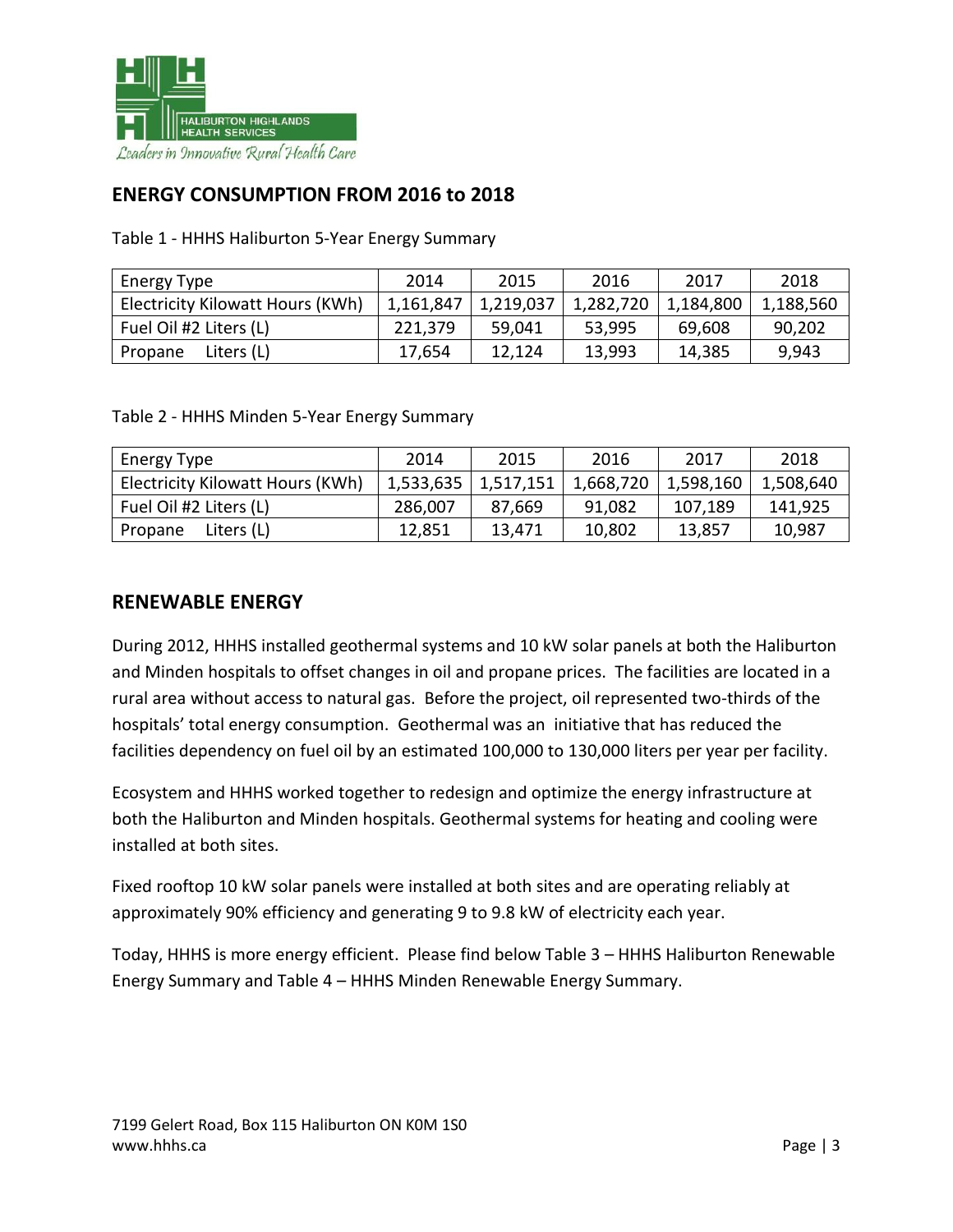

#### Table 3 - HHHS Haliburton Renewable Energy Summary

| Energy Type                       | <b>Benchmark</b> | 2017   | 2018   |
|-----------------------------------|------------------|--------|--------|
|                                   | 2008             |        |        |
| Solar Panels Kilowatt Hours (KWh) |                  | 9,134  | 8.911  |
| Geothermal Fuel Oil #2 Liters (L) | 208,133          | 69,608 | 90,202 |

Table 4 - HHHS Minden Renewable Energy Summary

| Energy Type                       | <b>Benchmark</b> | 2017    | 2018    |
|-----------------------------------|------------------|---------|---------|
|                                   | 2008             |         |         |
| Solar Panels Kilowatt Hours (KWh) |                  | 9,883   | 9.741   |
| Geothermal Fuel Oil #2 Liters (L) | 277,240          | 107.189 | 141.925 |

#### **ENERGY CONSERVATION AND DEMAND MANAGEMENT INITIATIVES**

#### **Fiscal Year 2017-2018**

During 2017, Nadine International performs a Facility Condition Assessment which included both capital replacement forecast for building and equipment and energy savings opportunities. Project identified for 2018 were identified in the Capital Plan and Hospital Energy Efficiency Program (HEEP) grants. Below is a summary of projects executed through HEEP initiatives.

Table 5 – Completed Projects with Energy Savings in Fiscal Year 2017-2018

| <b>Project Description</b> |                                                      | <b>Project Cost</b> | <b>Energy Savings</b> |  |
|----------------------------|------------------------------------------------------|---------------------|-----------------------|--|
|                            |                                                      | actual              | Per year estimate     |  |
| 1.                         | Minden Hospital LED Lighting Conversion <sup>1</sup> | \$98,000            | 88,70000 KWh          |  |
|                            |                                                      |                     | \$7,500/year          |  |
|                            | 2. Minden Hospital Occupancy Sensors in offices,     | \$5,100             | 11,000 KWh            |  |
|                            | washrooms and storage room.                          |                     |                       |  |
|                            | 3. Haliburton Hospital Occupancy Sensors in offices, | \$4,700             | 10,000 KWh            |  |
|                            | washrooms and storage rooms.                         |                     |                       |  |
|                            | 4. Minden Hospital Hot Water system Replacement to   | \$174,000           | 12,000 liters         |  |
|                            | stand-alone oil fire and HEX on geo-thermal system.  |                     | #2 Fuel Oil           |  |
|                            | 5. Haliburton Hospital high efficiency pump          | \$90,000            | 26,300 KWh            |  |
|                            | replacement and upgrades (89% to 93% motors)         |                     |                       |  |

Notes

1. The Minden Hospital LED lighting conversion was estimated at 88,700 KWh. Actual KWh reduced in 12 months after the conversion was approximately 89,500 KWh. Please see Table 2 - HHHS Minden 5-Year Energy Summary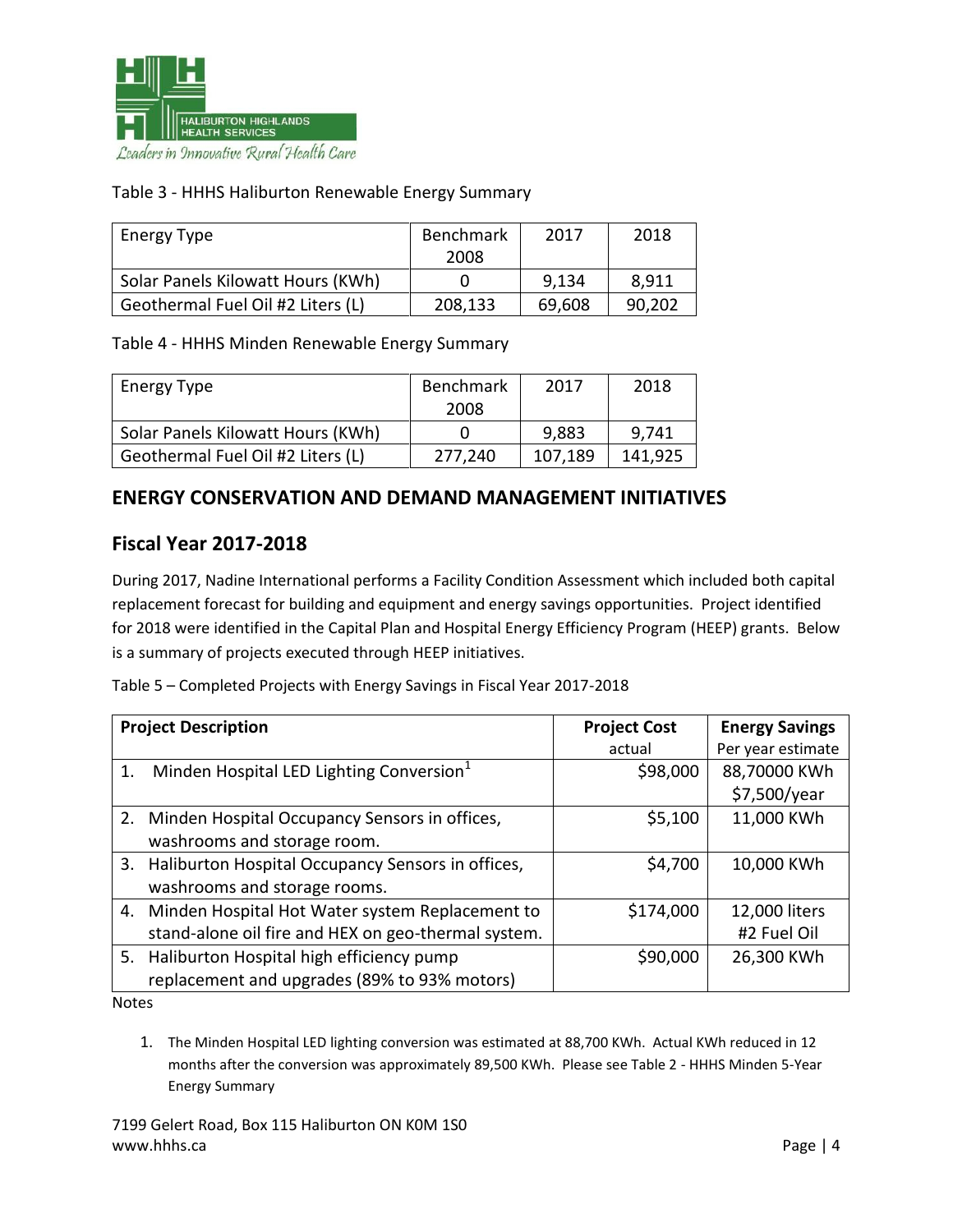

# **Fiscal Year 2018-2019**

Funding limitations and the cancelling of the HEEP put a number of proposed projects on hold. These proposed projects are identified in the following section.

# **Proposed Future Energy Projects for 2019 to 2024**

#### **Table 6 – Potential Projects with Energy Savings Identified**

| <b>Project Description</b> |                                                   | <b>Project Cost</b> | <b>Energy Savings</b> |
|----------------------------|---------------------------------------------------|---------------------|-----------------------|
|                            |                                                   | estimated           | per year estimate     |
| 1.                         | Haliburton Hospital Outdoor Air-Cooled Chiller    | \$175,000           | 116,000 KWh           |
|                            | Replacement with multi-stage scroll compressor    |                     | \$10,000              |
|                            | with an estimated combined Integrated Part Load   |                     |                       |
|                            | Value of 15.95 BTU/Wh                             |                     |                       |
| 2.                         | Minden Hospital Outdoor Air-Cooled Chiller        | \$223,000           | 215,000 KWh           |
|                            | Replacement with a multi-staged scroll compressor |                     | \$19,000              |
|                            | with an estimated combined Integrated Part Load   |                     |                       |
|                            | Value of 16.76 BTU/Wh                             |                     |                       |
| 3.                         | Haliburton Hospital LED Lighting Conversion       | \$50,000            | 141,000 KWh           |
|                            |                                                   |                     | \$12,000              |
| 4.                         | Hyland Crest LTCH LED Lighting Conversion         | \$50,000            | 89,300 KWh            |
|                            |                                                   |                     | \$7,500               |
| 5.                         | Highland Wood LTCH LED Lighting Conversion        | \$26,000            | 44,600 KWh            |
|                            |                                                   |                     | \$3,800               |
| 6.                         | Replacement of Haliburton Hospital Laundry        | \$45,000            | 3,100 KWh             |
|                            | Equipment                                         |                     | 14,000 Liters of      |
|                            |                                                   |                     | Propane               |
|                            |                                                   |                     | \$9,000               |
| 7.                         | Replacement of Minden Hospital Laundry            | \$45,000            | 3,100 KWh             |
|                            | Equipment                                         |                     | 5,000 Liters of       |
|                            |                                                   |                     | Propane               |
|                            |                                                   |                     | \$3,500               |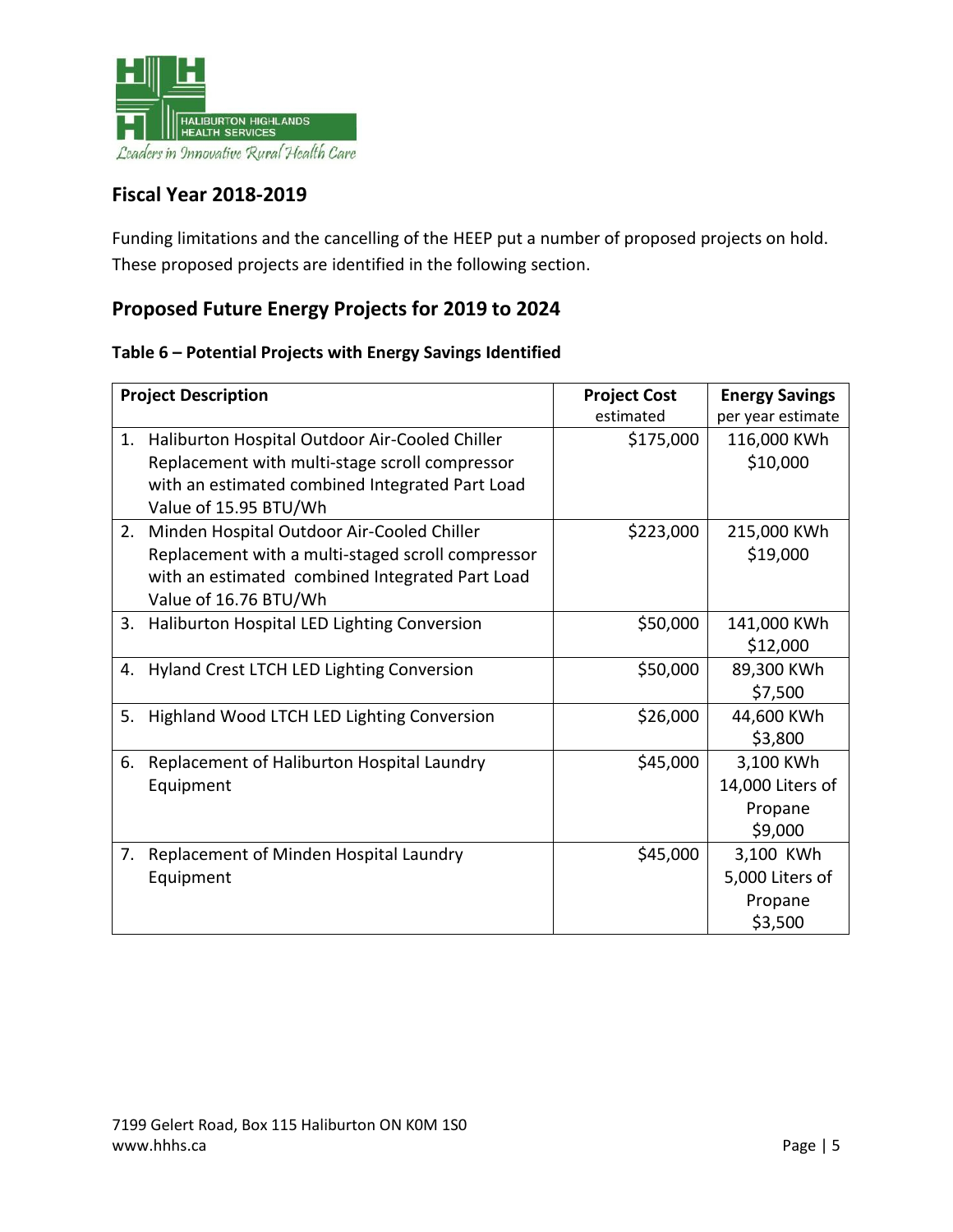

# **Other Energy Initiatives for 2019 to 2014**

- **Johnson Controls Inc. (JCI) is performing an energy study during the summer of 2019 to** identify further energy initiatives.
- **Environmental Committee is being planned to identify energy opportunities including** energy and organization behaviour.
- "Lights Out Awareness" reminders issued to all staff twice per year for office, storage rooms and unused areas to reinforce the behavioural awareness to reduce energy costs.
- **EXECT** Labeling all light switches with awareness signage to turn-off when leaving.
- **EXECT** Labeling all computer monitors to turn-off at the end of day.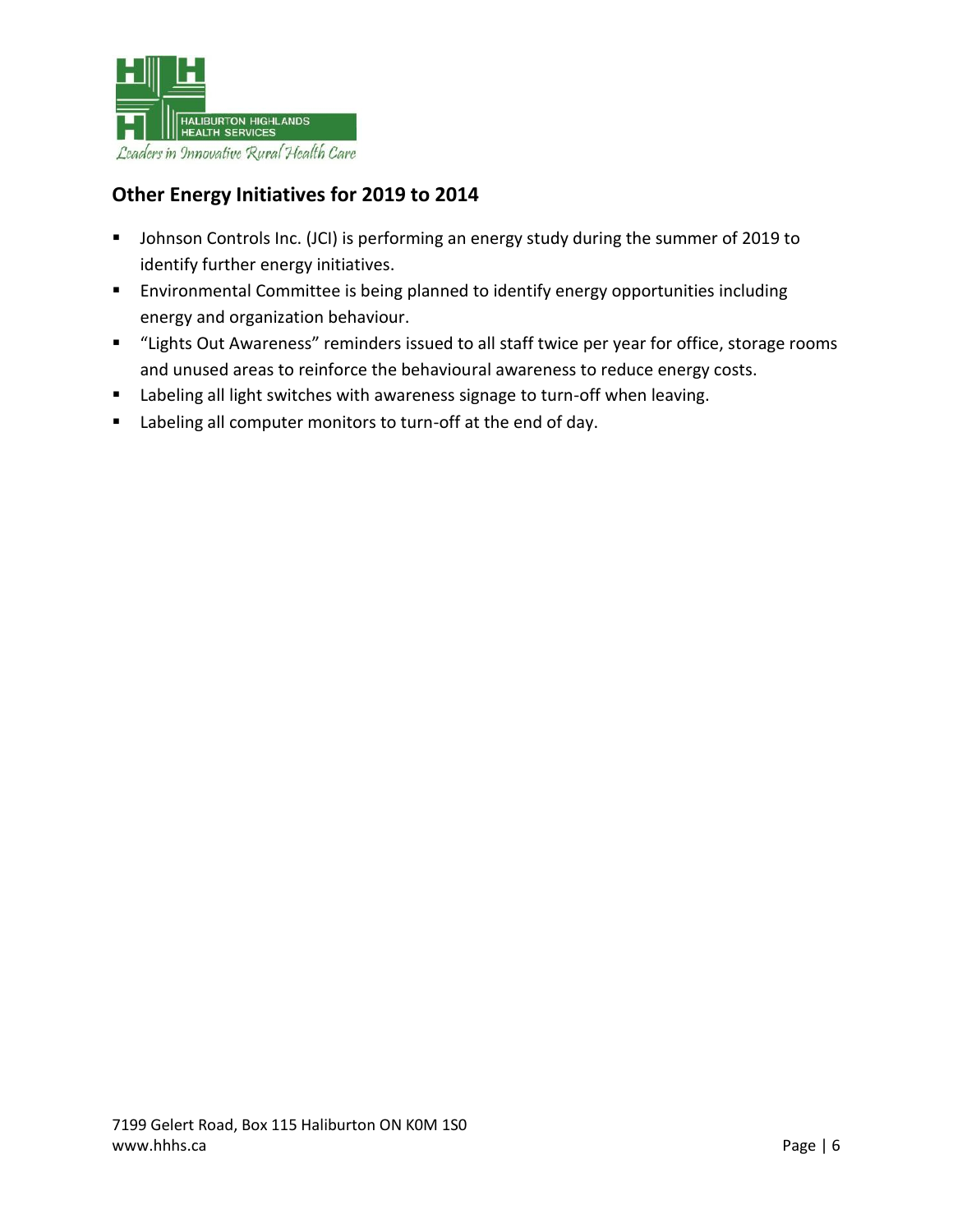



# **APPENDIX A - ELECTRICAL POWER CONSUMPTION**



7199 Gelert Road, Box 115 Haliburton ON KOM 1SO www.hhhs.ca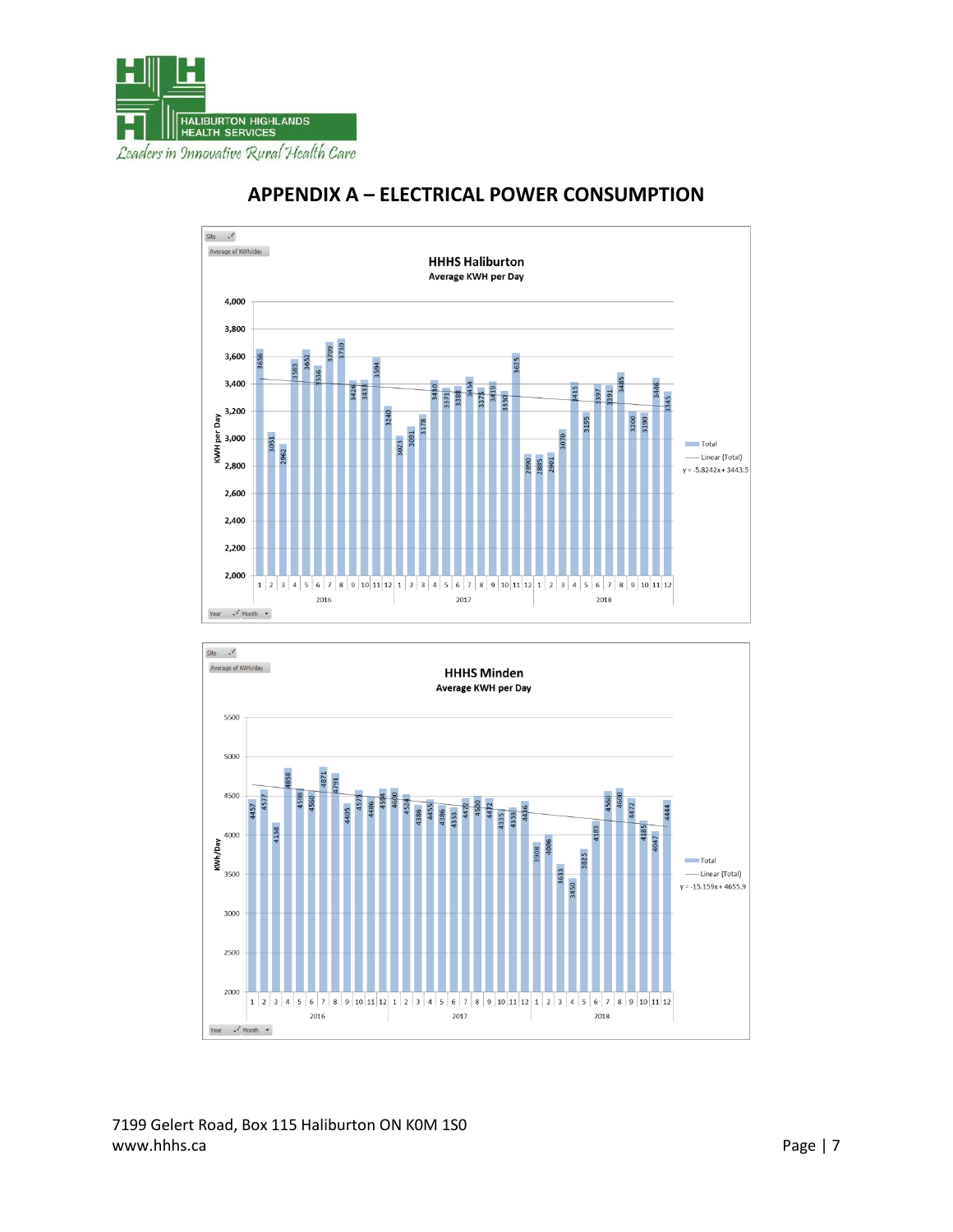



# **APPENDIX B - FUEL OIL CONSUMPTION**



7199 Gelert Road, Box 115 Haliburton ON KOM 1SO www.hhhs.ca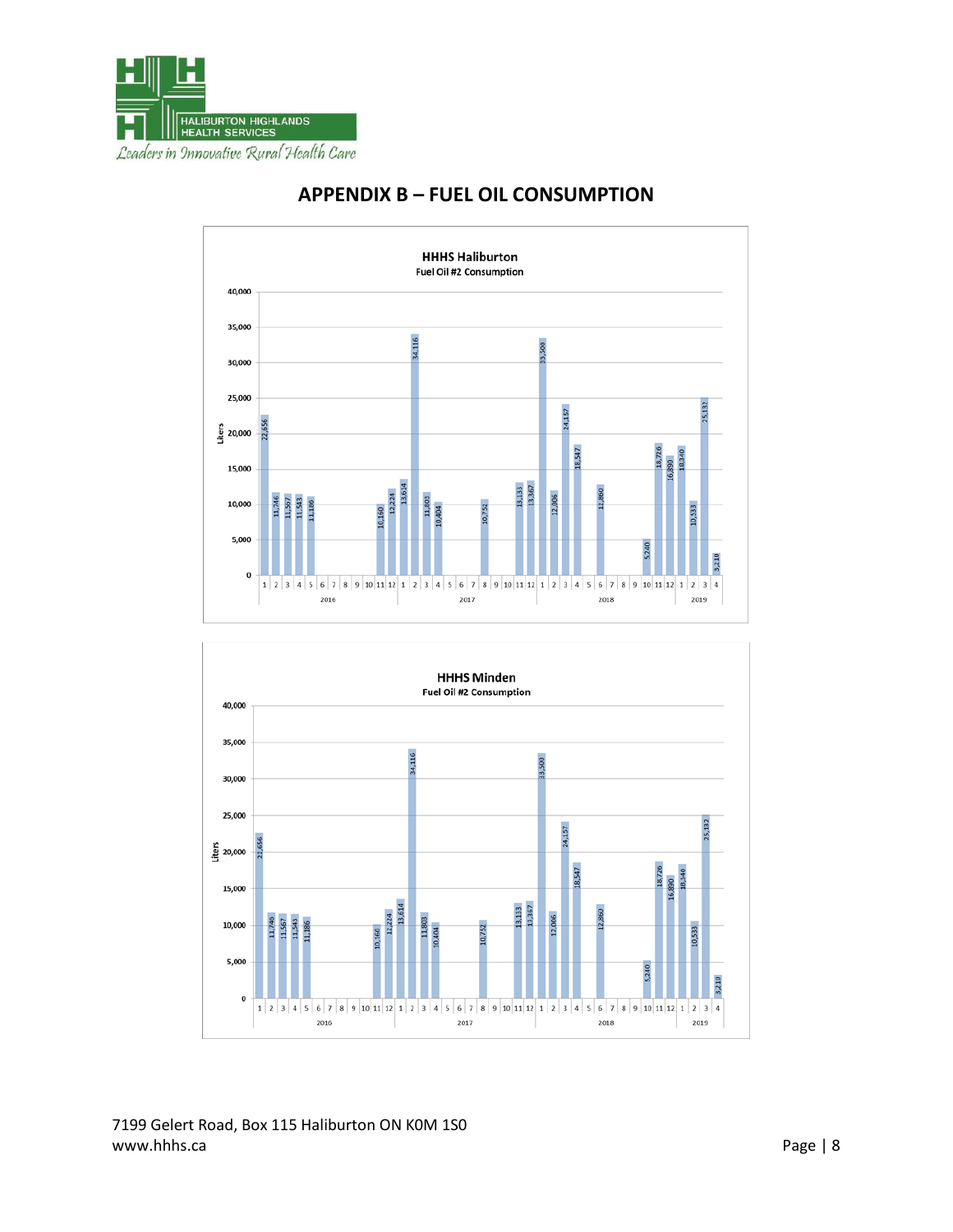



# **APPENDIX C - PROPANE CONSUMPTION**



7199 Gelert Road, Box 115 Haliburton ON KOM 1SO www.hhhs.ca